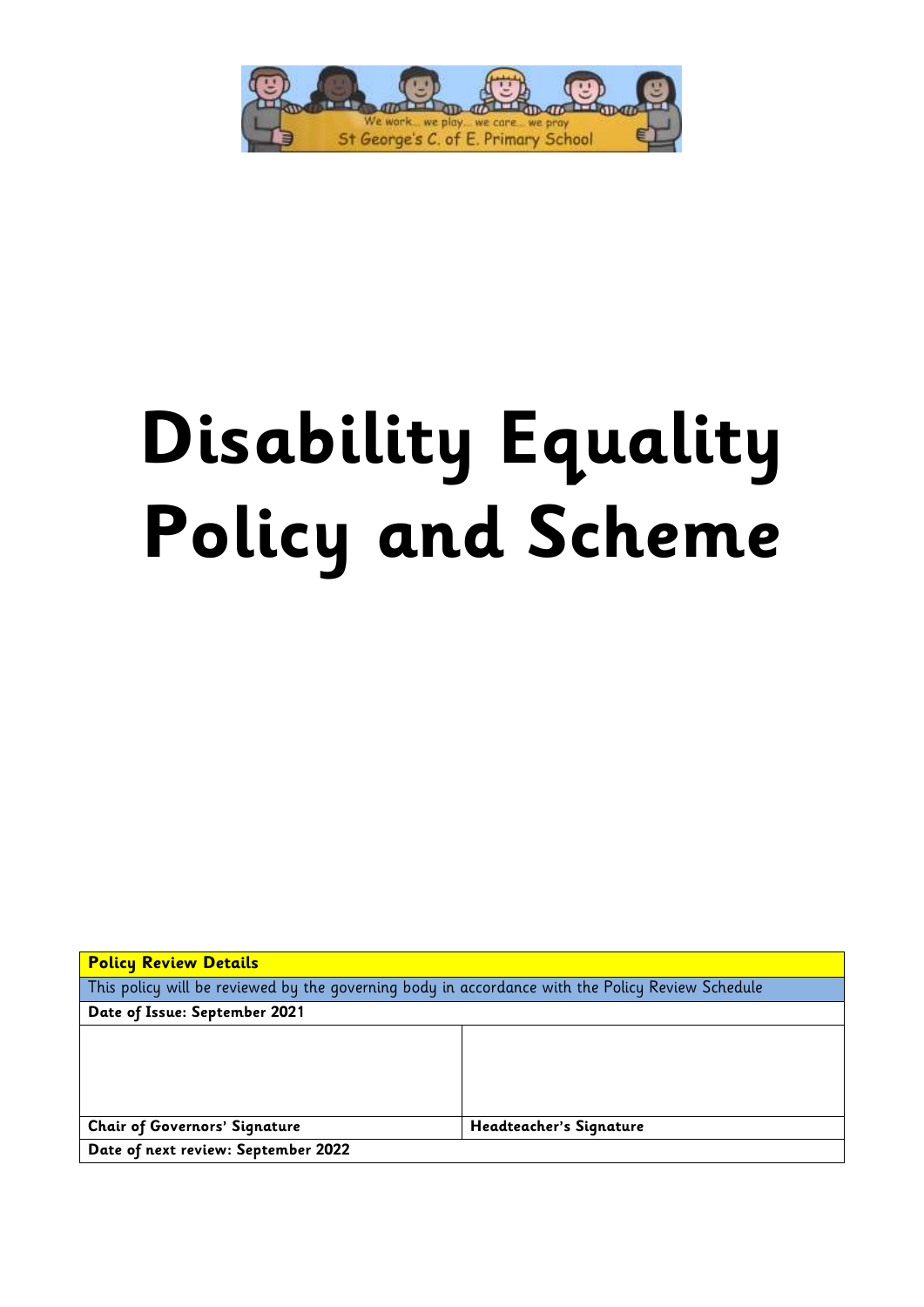## **The Aims of the Policy**

This policy's aim is to provide a structure to:-

- promote equality of opportunity between disabled people and other people;
- eliminate discrimination that is unlawful under the Disability

Discrimination Act;

- eliminate harassment of disabled people that is related to their disability;
- promote positive attitudes towards disabled people;
- encourage participation by disabled people in public life;
- to take steps to meet disabled people's needs, even if this requires more favourable treatment.

### **How we have involved disabled people in developing this scheme.**

Action planning addresses any issues raised. Pupil participation is promoted, for example, through individual conferencing of children with special educational needs and disabilities and children who have statements are interviewed.

Parents and carers are asked at their new arrival interview with the Headteacher, if there are any reasonable adjustments that the school may need to make to meet the needs of any of their family members.

Through our school ethos, our Head teacher's vision, enhanced by our Personal, Social and Health Education curriculum we foster the recognition that individuals have different strengths and weaknesses. All are equal members of our school community with valuable assets to contribute, who deserve respect and nurture.

Regular awareness raising on the definition of disability takes place with pupils, staff parents/carers and other school users.

### **Our School Ethos**

St George's Primary School is a happy, secure, friendly and welcoming school, with a true family atmosphere, in which all staff and pupils are positive, caring and optimistic - and they smile.

The staff, governors and pupils alike enjoy what they do and do it very well. Our school community has high expectations, both in terms of achievement and behaviour, and everyone is expected to do their best and to use their special gifts and talents, at their own particular level. At St George's Primary School, all members of the school family and the contributions they make to the school are greatly valued. Courtesy and politeness is expected at all times, and people are always acknowledged and thanked for what they do. 'Care', 'tolerance', 'trust' and 'respect' are very important to us.

### **Recruitment, development and retention of disabled employees**

At recruitment, staff are asked to disclose details of any disability on the confidential pre employment form. Screening is then undertaken and a fitness for work grading given. Staff are consulted as to whether there are any new circumstances that they would like to disclose at performance management annual reviews. Staff Meetings provide a forum for

further discussion on disability issues.

The school is aware of the 'Access to work' scheme and of LA policies, which may be relevant for disabled staff.

Governors will be asked when they take up their posts whether there are any disabilities that they wish to disclose in order that the school may make reasonable adjustments necessary.